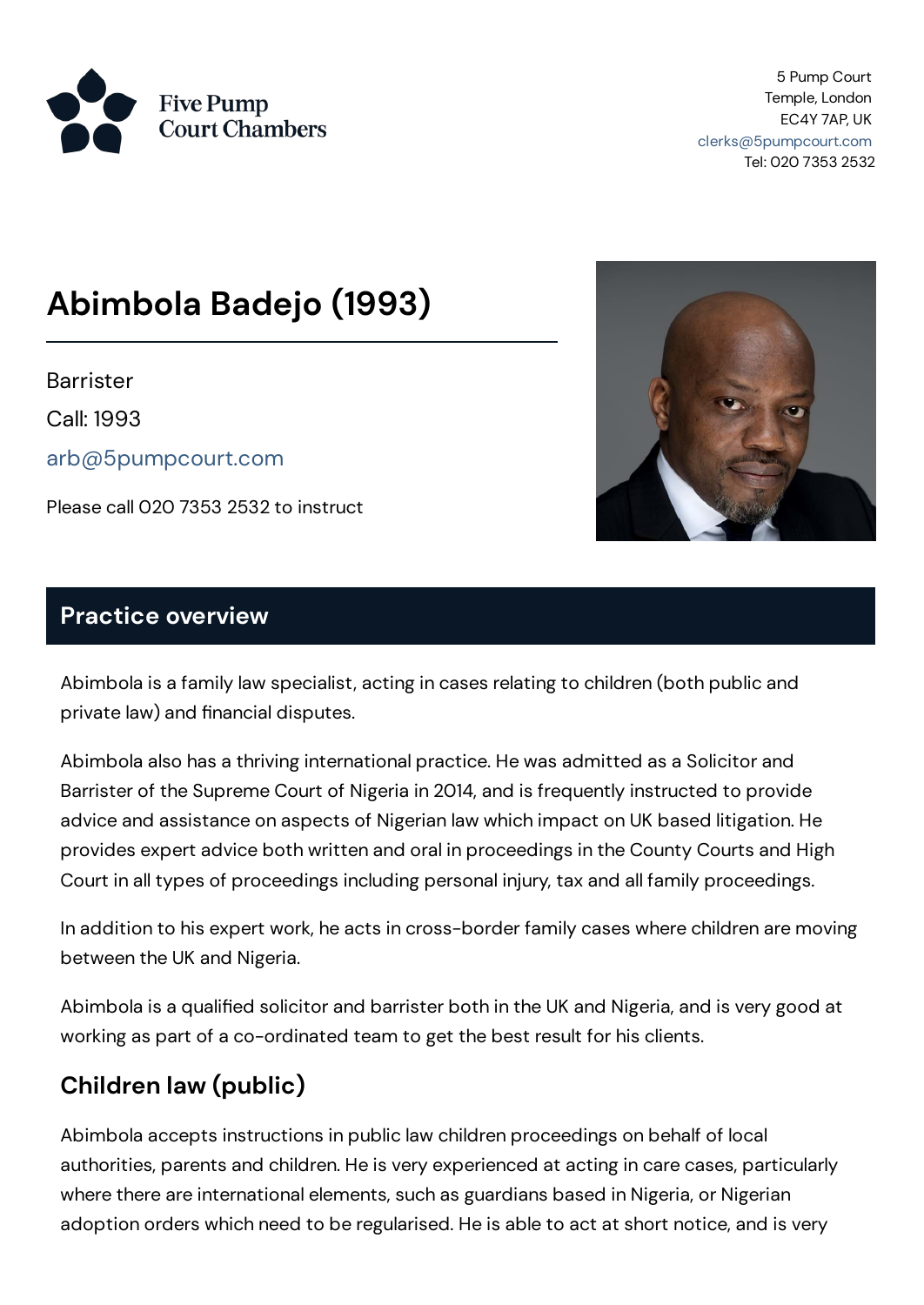good at mastering the facts of a case quickly, recently dealing with an urgent application and subsequent appeal within 72 hours of instruction.

Abimbola also advises local authorities in England that are contemplating placing children in Nigeria on aspects of Nigerian Child Rights Law and represented the interests of an authority in proceedings issued in Nigeria to regularise the placement of a child in Nigeria.

Abimbola has experience of acting for local authorities in Deprivation of Liberty applications before High Court judges and has been instructed by different authorities in this important area of law. He has also acted in cases where there are complex questions of whether medical treatment should be compelled. Abimbola is keen to increase his practice in this area.

# **Children law (private)**

Abimbola represents parents in private family proceedings who are involved in applications relating to children. He is a sensible and sympathetic advocate, and will advise parents carefully on the potential outcomes.

He has experience of private children proceedings in Nigeria, and will also advise on the enforcement of UK court orders in Nigeria (in particular, child arrangement orders, care orders and orders made in child abduction proceedings) and advise on the validity of adoption orders granted in various states of Nigeria including Lagos, Ogun, Osun, Edo, Imo, Abia and Anambra State.

# **Nigerian Law**

Abimbola's Nigerian Law practice includes advice and assistance on aspects of Nigerian Law that impact on litigation in the United Kingdom. He provides expert advice to courts and individuals on Nigerian Succession Law, Nigerian Property Law, Nigerian Family Law and Nigerian Child Rights Law. He has provided written and oral expert evidence in County Court and High Court Proceedings in England. Abimbola gave expert evidence in the reported cases of W v The Secretary of State for the Home [Department](http://www.bailii.org/ew/cases/EWHC/Fam/2017/3574.html) [2017] EWHC 1733 (Fam) and ELO v CLO (recognition of a Nigerian Adoption Order)[2017] EWHC 3574 (Fam)

Abimbola also advises local authorities in England that are contemplating placing children in Nigeria on aspects of Nigerian child rights law and represented the interests of one authority in proceedings issued in Nigeria to regularise the placement of a child in Nigeria. He obtained a Guardianship Order in Nigeria in respect of a child placed with Special Guardians in Nigeria by the Central Family Court in England.

Other aspects of Nigerian Law in respect of which Abimbola has provided expert evidence in court proceedings and to local authorities include: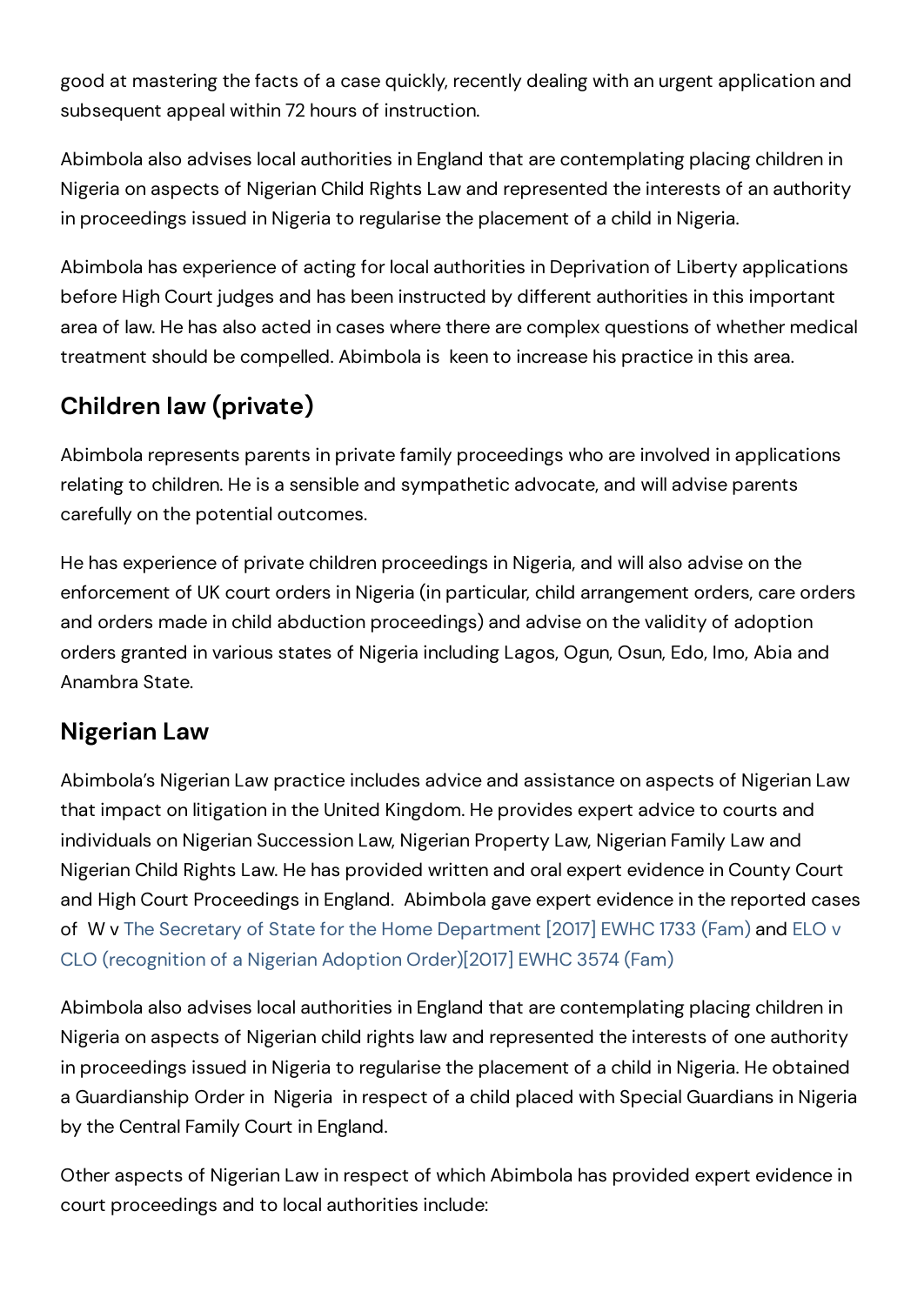- Advice on the impact of Nigerian Tax Law on personal injury damages awarded in the UK
- Advice on the applicable law to prevent FGM in Nigeria
- Advice on the validity of divorce proceedings commenced in Nigeria
- Advice on the validity of marriages contracted in Nigeria
- Advice on the validity of a customary divorce in Nigeria
- Advice on the validity of Nigerian orders in International Child Abduction proceedings commenced in England
- Advice on the placement options in Nigeria in respect of care proceedings commenced in England
- Advice on the enforcement of UK court orders in Nigeria (in particular, child arrangement orders, care orders and orders made in child abduction proceedings)
- Advice on the validity of adoption orders granted in various states of Nigeria including Lagos, Ogun, Osun, Edo, Imo, Abia and Anambra State

### **Family finances**

Abimbola acts for clients dealing with the financial disputes arising out of relationship breakdown. He has experience at dealing with allstages of the process, from the First Appointment to the FDR to the Final Hearing. His experience means that he is able to advise clients realistically on the likely outcome of litigation, and to work with them to decide on a strategy for each case.

Abimbola is also experienced at dealing with the property aspects of financial disputes, particularly claims under TOLATA and is familiar with the process for pursuing these under the CPR rather than the family rules. He is a good choice for any claim who has both civil and family claims to pursue.

## **Property**

Abimbola has a keen interest in property and landlord and tenant law. He acts in landlord and tenants cases such as lease renewals, forfeiture claims and claims for possession on various grounds. He also acts in mortgage possession claims.

Abimbola also has experience in claims involving trusts of land, and applications under TOLATA. He is particularly requested where property disputes arise from relationship breakdown and where there are also family proceedings because of his expertise in both jurisdictions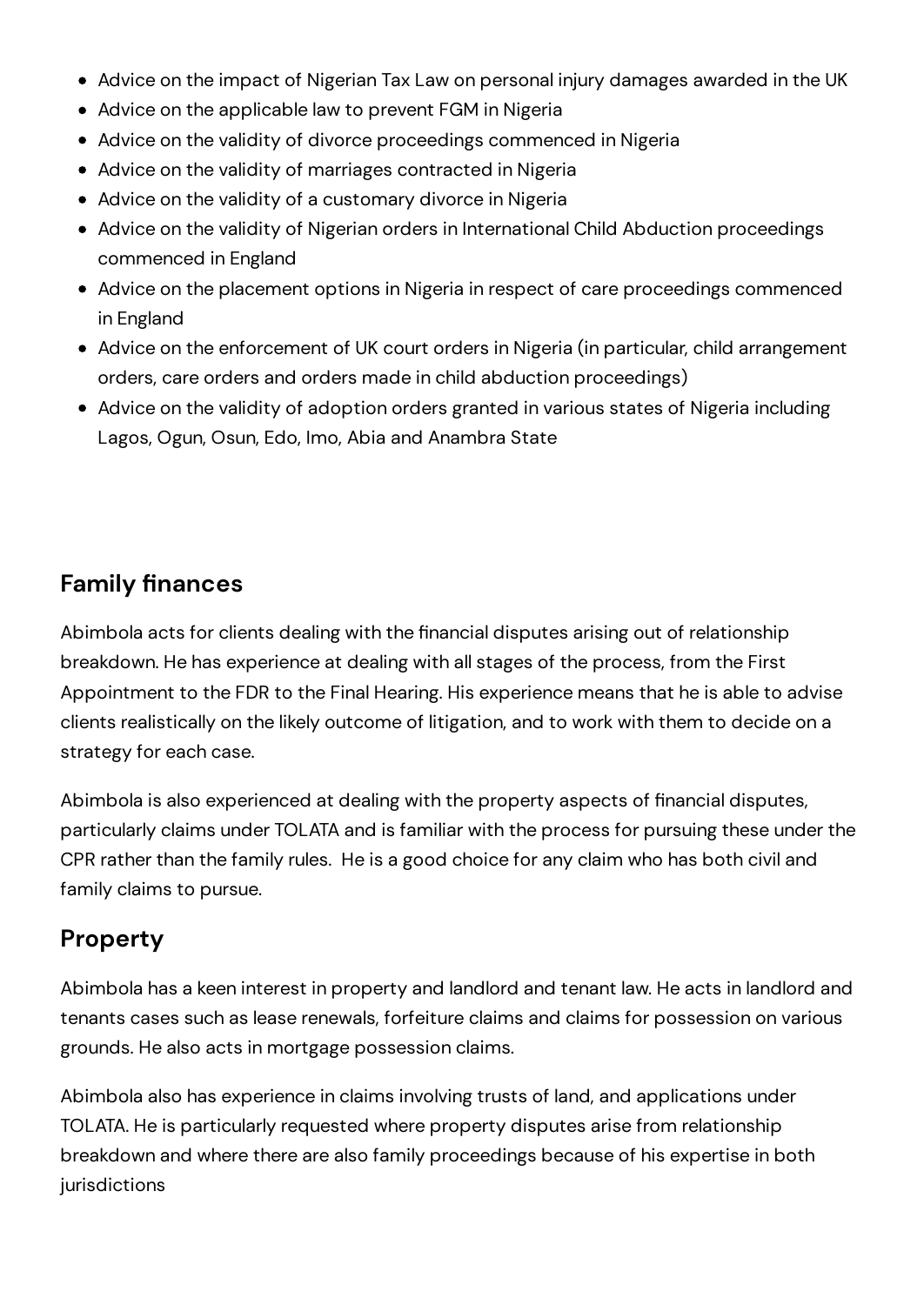# **Regulatory**

Abimbola has considerable experience of professional regulation work and has seen the work from the perspective of the regulator and the professional. From 2003 - 2012 Abimbola was a member of the Disciplinary and Regulatory Committees of the Association of Chartered Certified Accountants. He was appointed Deputy Chairman in 2007 and served in that capacity until December 2012. Abimbola regularly represents Accountants and other professionals facing regulatory or disciplinary proceeding before their professional bodies.

### **Education**

• Admitted as a solicitor and barrister of the Supreme Court of Nigeria, 2014

## **Memberships**

• Nigerian Bar Association

### **Languages**

Yoruba

## **Notable Cases**

Barts Health NHS Trust and [Homerton](https://www.5pumpcourt.com/media/ejbpvob1/fd21p00954-judgment.pdf) University Hospital Trust v HM and SM and LB Hackney [2022] EWHC 938 (Fam): Acted for the Local Authority in relation to forced medical treatment of a child without capacity in the face of opposition from the mother.

F and S (Special [Guardianship](https://www.bailii.org/ew/cases/EWFC/OJ/2021/B19.html) Order with Supervision Order) [2021] EWFC B19: Acted for a mother in respect of care proceedings relating to her two children in which a Special Guardianship Order and a Supervision Order was made rather than a Care Order, opening the possibility of the mother rebuilding her relationship with the children.

E v E (Anti-suit [Injunction;](https://www.bailii.org/ew/cases/EWHC/Fam/2021/956.html) Children) [2021] EWHC 956 (Fam): expert opinion on Nigerian law.

X v The Secretary of State for the Home [Department](https://www.bailii.org/ew/cases/EWHC/Fam/2021/355.html) [2021] EWHC 355 (Fam): expert opinion